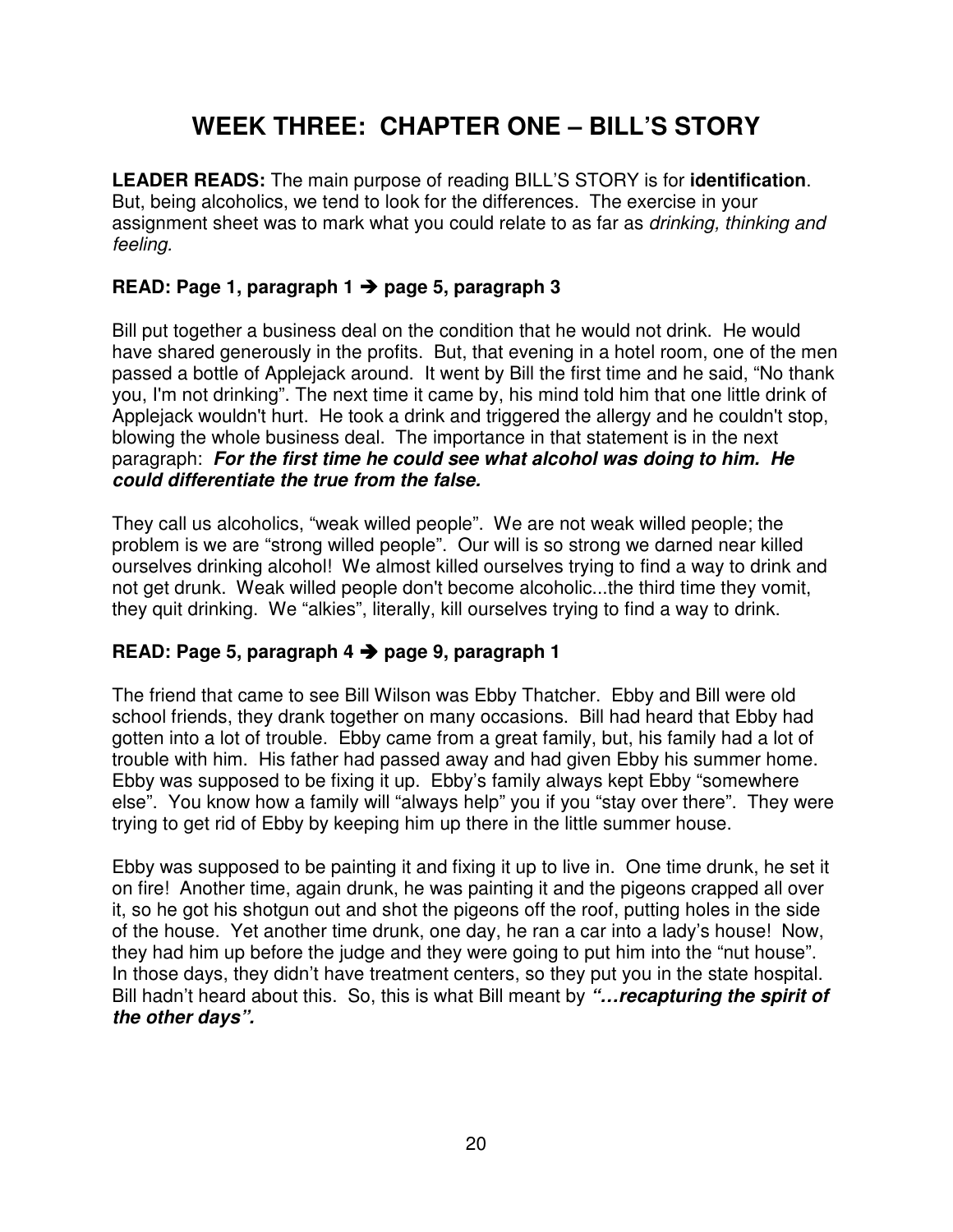#### **READ: Page 9, paragraph 2 page 9, paragraph 5**

What Ebby told Bill was how Rowland Hazard and another guy appeared in court persuading the judge to suspend his commitment and to turn Ebby loose into their custody. They said, "We believe that we have found a way that Ebby can live without drinking." The judges then were not like they are today, they really didn't want to put us in nut houses and prisons back then…if they could avoid it…they did what they could. So, the judge turned Ebby loose into Rowland's care.

Rowland took Ebby home for a couple of weeks and then got him into the Oxford Groups. Next, he took him down to New York City, and there, Ebby went to work for Sam Shoemaker in the Bowery Mission. Ebby was attending the Oxford Group meetings and he heard about his friend Bill, so he went to see him. This, I believe, was the first Twelve-Step call on an alcoholic.

Ebby told Bill how these two guys had appeared in front of the judge, and how they took him to the Oxford Group meetings. There he learned that the **Solution to our problem** is a **Power greater than human power** and a vital **spiritual experience**.

For the first time, Bill understood the **problem** (as described by Dr. Silkworth) and now he could see the **solution** to the problem. Ebby brought to Bill, what later turned out to be, Step Two. Then he laid out for him a **practical program of action**. He said, "Bill, **if you will follow this program of action, you will find that Power greater than you**  and you won't have to drink. That's what I've been doing and I've been sober for two months!"

Ebby laid out for Bill the **practical program of action**, which later turned out to be Steps Three through Twelve. Now we see that Bill has access to the first three Steps. We saw him take Step One, when **he admitted he was powerless**. There was no "Step One", when he admitted he was powerless. There was not a Step One written in those days, but we could see that he made that admission. So, for the first time, Bill knew all three things…

- **1. The PROBLEM**
- **2. The SOLUTION**
- **3. The PRACTICAL PROGRAM OF ACTION**

#### **READ: Page 9, paragraph 6 page 12, paragraph 4**

Now we're going to find as we go through *The Big Book* that Bill, like so many writers, builds in your mind by the painting of pictures with the use of words. He's going to be talking all the way through the book about **a wonderful effective spiritual structure**. Later on, he's going to tell us what that structure is, and says, **"…we are going to pass through it to freedom."** That last statement is his first reference to this. He said, **"Upon a foundation of complete willingness, I might build what I saw in my friend".** The foundation of our recovery is based on willingness and that really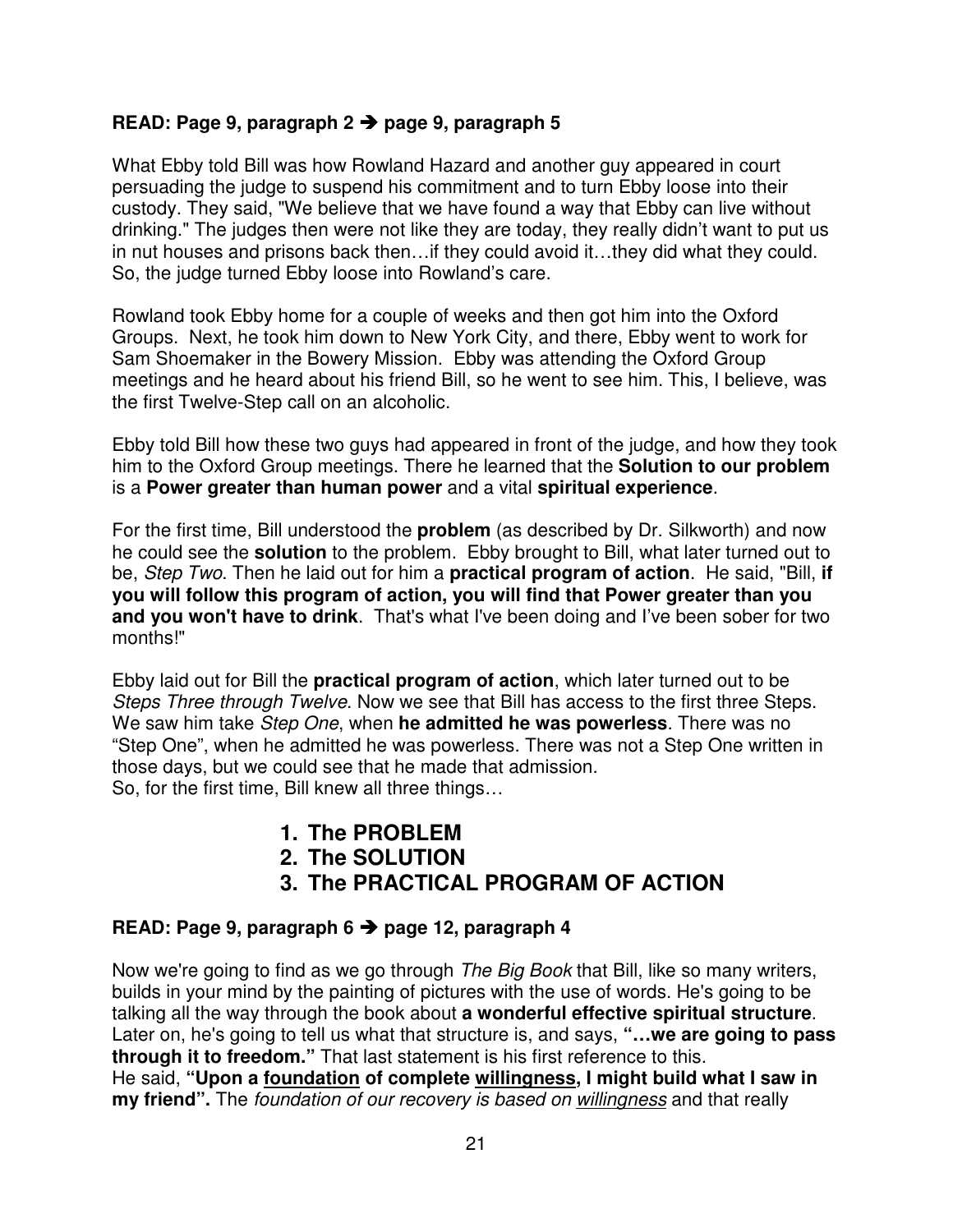comes through in Step One, where **we admit we are powerless over alcohol**. If we can make that admission 100%, then we can **begin to believe in the Power greater than ourselves**.

Until we can make the admission that alcohol is the power, it is, and always will be, the power greater than ourselves. Our real growth and spirituality will start with **Step One** and **willingness**, which is the **foundation**. Then later on, with **Step Two**, we are going to see where **believing** becomes the **cornerstone** of the **spiritual structure**.

Bill has now taken **Step One** and **Step Two**. No Steps were written in those days. But, we can see Bill doing those two things; the **admission of powerlessness** and the **coming to believe**.

#### **READ: Page 12, paragraph 5 page 16, end of chapter**

The Big Book was originated in textbook form as a Twelve-Step call to reach people that were not in Akron or New York so that anyone who picked up a copy of it could read and identify with the book. BILL'S STORY fits in exactly where it should in the standard textbook theory.

I can almost see Bill as he finishes up this chapter saying "I have described the vital **spiritual experience** and it's going to seem, to many of them, like some great happening way out there in the sky. It probably sounds a lot like religion and theology. Maybe I'd better get down to brass tacks and tell them exactly what took place in my life".

In the next chapter, "There is a Solution", Bill tells us exactly how this happened. Remember, in the beginning there was Bill and Ebby… that was the fellowship. Ebby brought to Bill the answer; the **Solution** to our **problem**.

#### **Bill applied the Solution and recovered through a vital spiritual experience**.

So, two things had to take place here:

- **1.** first, **the fellowship with Ebby**, then,
- **2. the vital spiritual experience**

### **As a result of this course of action, Bill got sober.**

The next chapter explains exactly what these two things are all about.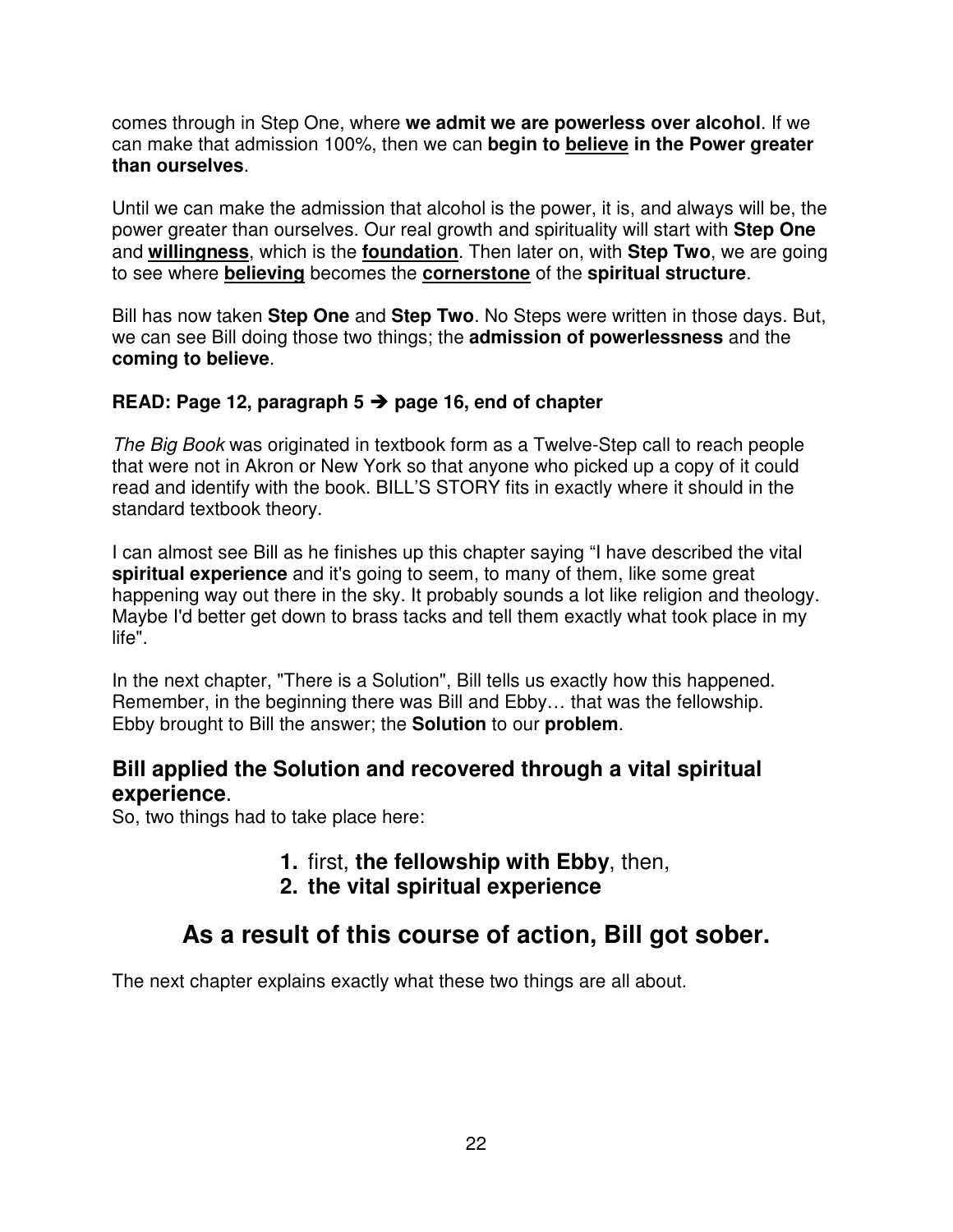## **BIG BOOK WORKSHOP HOMEWORK ASSIGNMENT**

#### **\*\*\*NOTE: It is suggested that the homework be done soon after this workshop meeting and then reviewed with your sponsor before the next workshop meeting.**

1) Read **"STEP TWO"** in The Twelve and Twelve book – USE HIGHLIGHTER!!! 2) Read Chapter 2 "**THERE IS A SOLUTION**" in *The Big Book* (1<sup>st</sup> Time) -- USE HIGHLIGHTER!! (Just read and highlight the 1st time you read through the chapter.) 3) Read Chapter 2 **"THERE IS A SOLUTION"** in The Big Book (2nd Time). Answer the "Work Assignment Questions" below as you read the chapter the 2<sup>nd</sup> time. 4) Be prepared to discuss how you reacted to this chapter next week. Start writing what you can truly "manage" in your life. Write down your thoughts in your notebook as thoughts occur to you about whether you can or cannot manage life, and in particular,<br>your life.<br>WORK ASSIGNMENT OUFSTION your life.

# **WORK ASSIGNMENT QUESTIONS**<br>
"THERE IS A SOLUTION" Always answeries" !<br>
Ship, by itself **"THERE IS A SOLUTION"**

#### **Page 17**

- **1.** Is the fellowship, by itself, enough for you?
- **2.** Do you, on your own and without help, have a way out?

#### **Page 18**

- **1.** Have you come to believe that you suffer from an illness?
- **2.** Did it engulf all whose lives touched you?
- **3.** Did you see how you can reach another alcoholic?

#### **Page 19**

- **1.** Is the elimination of your drinking enough or only a beginning?
- **2.** If you go on just not drinking, will the problem(s) be taken care of?

- **1.** Does your life depend upon your constant thought of others and how you may help meet their needs?
- **2.** Are you curious to discover how and why these people have recovered from a seemingly hopeless state of mind and body?
- **3.** The Big Book answers the questions "What do I have to do?" Have you asked yourself that question? What is your answer?
- **4.** When it comes to alcohol, can you "take it" or "leave it" alone?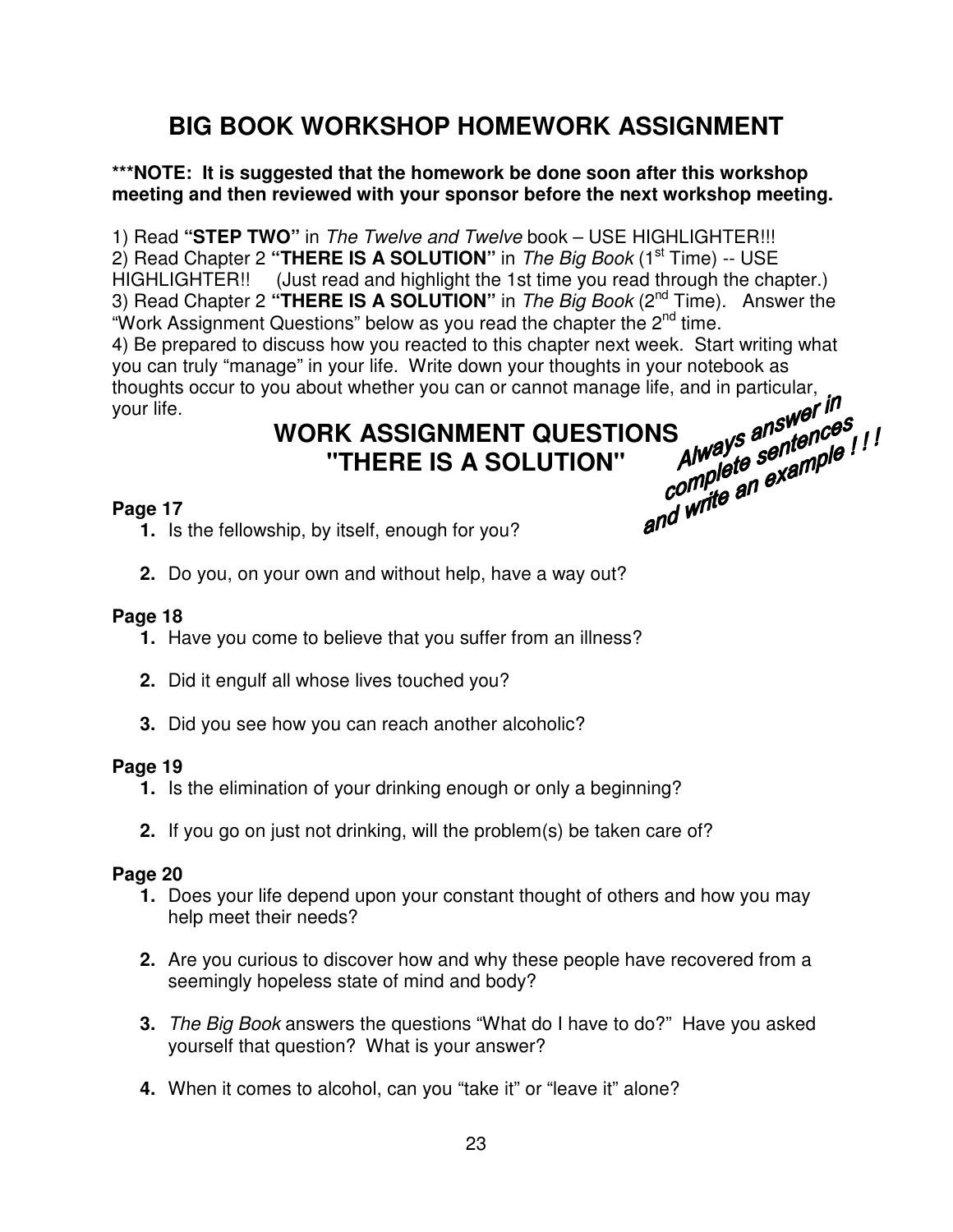# **WORK ASSIGNMENT QUESTIONS (Continued) "THERE IS A SOLUTION"**  and Ways and the habit" bad enough that it gradually impaired you physically and<br>and write an example the habit" bad enough that it gradually impaired you physically and<br>and write and write and write and write and write an

#### **Page 21**

- mentally?
- **2.** If given a good reason, can you give up alcohol entirely?
- **3.** From your examination of yourself in the past weeks and your reading of The Big Book, are you a "real alcoholic"?
	- a. If NOT, why not?
	- b. If NOT, be prepared to discuss this during the workshop.
- **4.** Did you at some stage of your drinking, lose control over the amount you drank once you started to drink?
- **5.** Did you have control? Did you do absurd things? Were you a "Jekyll & Hyde"?

**Note:** The questions and observations on page 21 of The Big Book may help you in answering the question you have been writing about, having to do with your powerlessness over alcohol.

#### **Page 22**

- **1.** Can you control the amount of alcohol you drink once you start drinking?
- **2.** Does your experience abundantly confirm that once you put any alcohol into your body, something happens which makes it virtually impossible for you to stop?
- **3.** Have you discovered your own truth? What are you? What separates you from alcohol?

**Note:** This section summarizes our common problem, which we have covered so far as to the admission of our powerlessness over alcohol (physically) after we take the first drink.

- **1.** Are these observations important to know and yet pointless if you never take the first drink?
- **2.** Did this malady of the mind have a real hold on you, and were you baffled?
- **3.** Have you suffered from the obsession that somehow, someday, you will beat the game?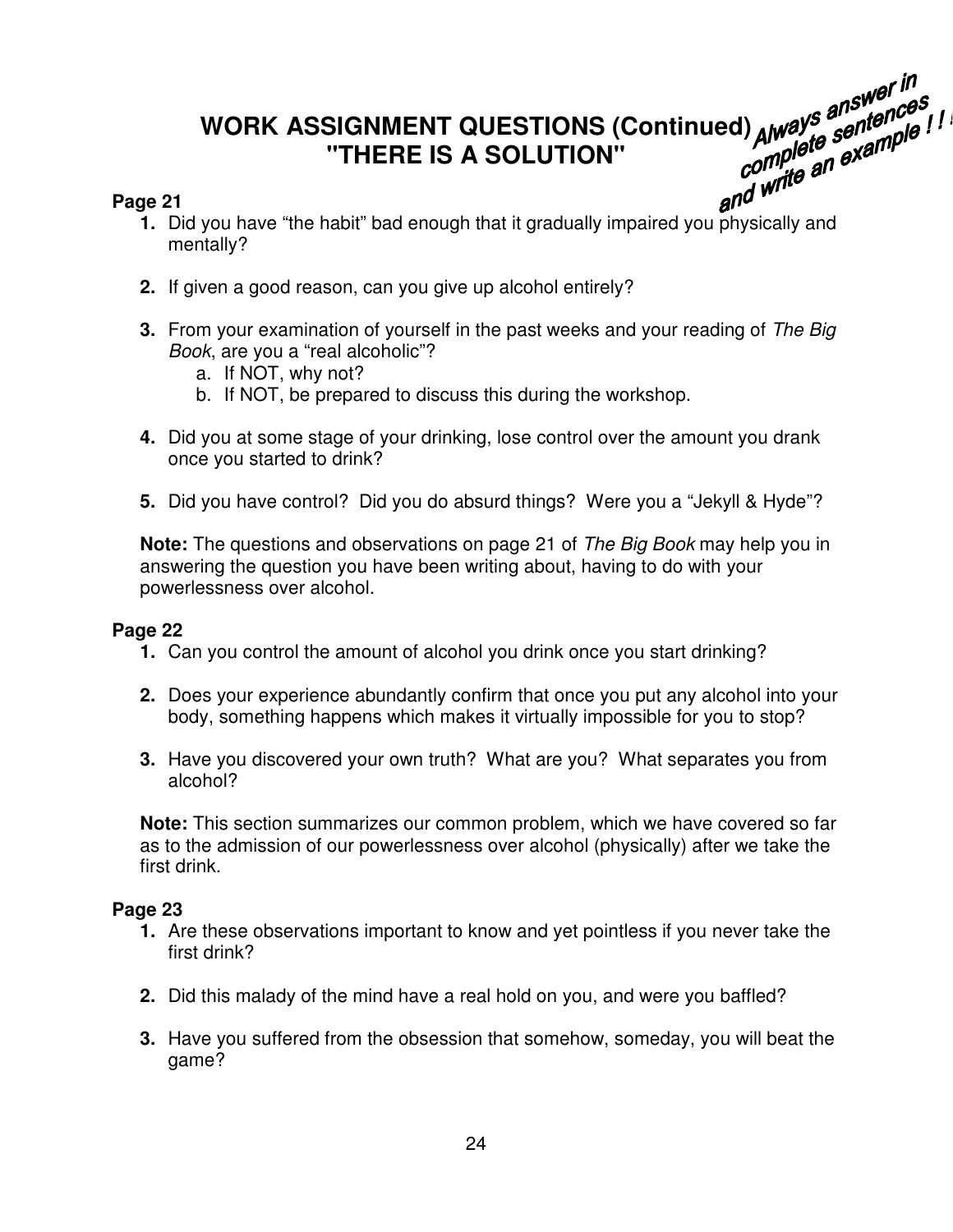# **WORK ASSIGNMENT QUESTIONS (Continued) "THERE IS A SOLUTION" 4. Have you lost control?** Do you believe you can assert your power of will to stay<br>**4.** Have you lost control? Do you believe you can assert your power of will to stay

stopped?

#### **Page 24**

- **1.** At a certain point in your drinking, did you pass into a state where the most powerful desire to stop drinking was of no avail?
- **2.** Is it a fact that you have lost the power of choice when it comes to drinking?
- **3.** Has your so-called "willpower" become practically nonexistent? Were you unable, at certain times, to bring into your consciousness with sufficient force, the memory of the suffering and humiliation of even a week or a month ago?
- **4.** Are you without defense against the first drink?
- **5.** When thoughts of the consequences of your drinking occurred, was "thinking it through" enough for you?
- **6.** Have you said to yourself, "It won't hurt me this time"? Were there times you didn't think at all before taking that first drink?
- **7.** Has this sort of thinking been fully established in you? Have you placed yourself beyond human aid?

- **1.** Do you believe the process requires self-searching, leveling of pride, and confession of shortcomings, for a successful consummation?
- **2.** Do you believe that nothing less than a deep and effective spiritual experience will revolutionize your attitude toward life, your fellows, and God's Universe?
- **3.** Do you believe there is a "middle of the road solution" for you?
- **4.** Were you in a position where life was becoming impossible? Had you passed into the region from which there was no return through human aid?
- **5.** Do you have any other alternatives than to either, a) Accept spiritual help, or b) Go on to the bitter end, blotting out the consciousness of your intolerable situation as best you can?